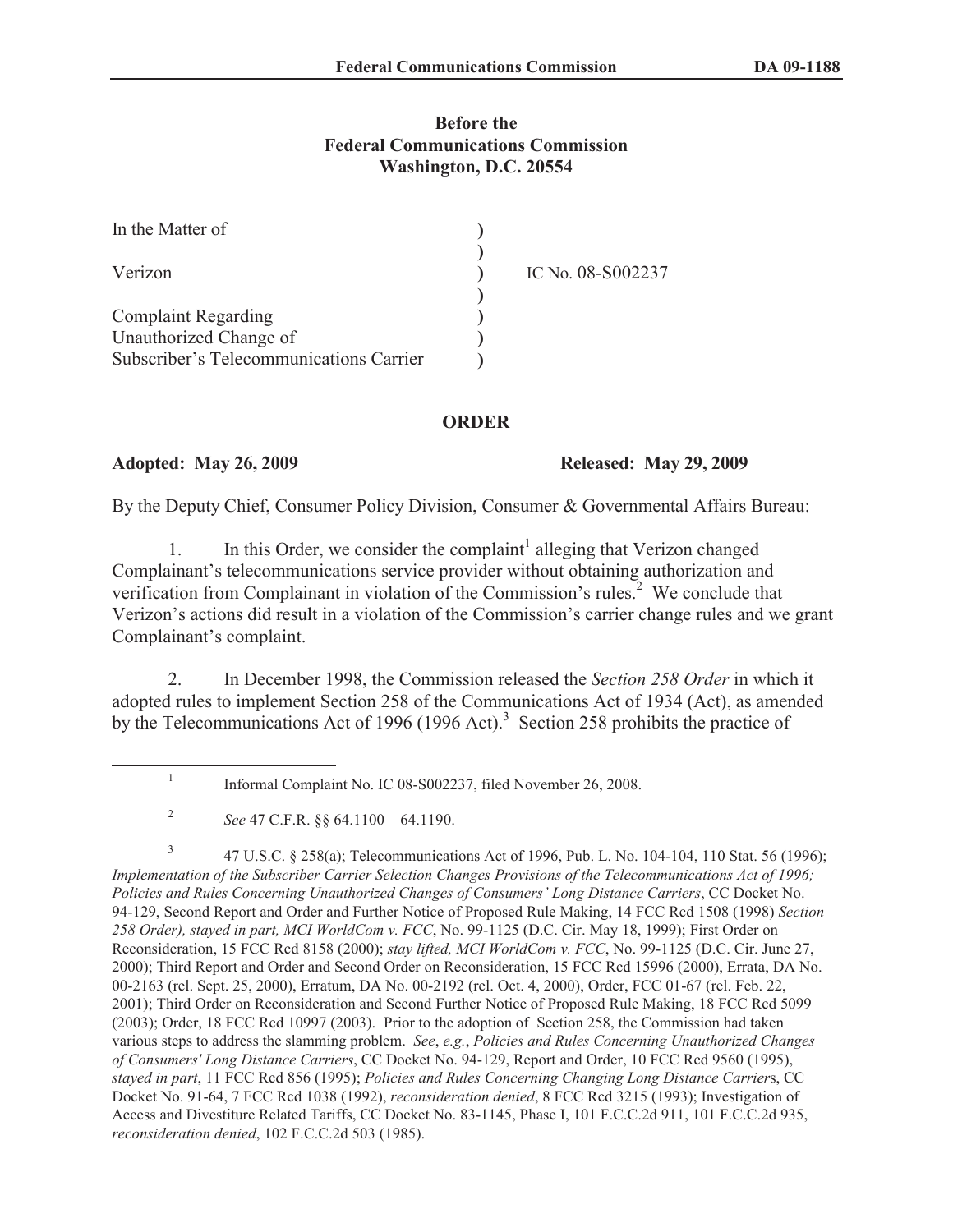"slamming," the submission or execution of an unauthorized change in a subscriber's selection of a provider of telephone exchange service or telephone toll service.<sup>4</sup> In the *Section 258 Order*, the Commission adopted aggressive new rules designed to take the profit out of slamming, broadened the scope of the slamming rules to encompass all carriers, and modified its existing requirements for the authorization and verification of preferred carrier changes. The rules require, among other things, that a carrier receive individual subscriber consent before a carrier change may occur.<sup>5</sup> Pursuant to Section 258, carriers are absolutely barred from changing a customer's preferred local or long distance carrier without first complying with one of the Commission's verification procedures.<sup>6</sup> Specifically, a carrier must: (1) obtain the subscriber's written or electronically signed authorization in a format that meets the requirements of Section 64.1130; (2) obtain confirmation from the subscriber via a toll-free number provided exclusively for the purpose of confirming orders electronically; or (3) utilize an independent third party to verify the subscriber's order.<sup>7</sup>

3. The Commission also has adopted liability rules. These rules require the carrier to absolve the subscriber where the subscriber has not paid his or her bill. In that context, if the subscriber has not already paid charges to the unauthorized carrier, the subscriber is absolved of liability for charges imposed by the unauthorized carrier for service provided during the first 30 days after the unauthorized change. $8$  Where the subscriber has paid charges to the unauthorized carrier, the Commission's rules require that the unauthorized carrier pay 150% of those charges to the authorized carrier, and the authorized carrier shall refund or credit to the subscriber 50% of all charges paid by the subscriber to the unauthorized carrier.<sup>9</sup> Carriers should note that our actions in this order do not preclude the Commission from taking additional action, if warranted, pursuant to Section 503 of the Act.<sup>10</sup>

4. We received Complainant's complaint on November 26, 2008, alleging that Complainant's telecommunications service provider had been changed from Verizon to Cavalier without Complainant's authorization. Pursuant to Sections 1.719 and 64.1150 of we notified Cavalier of the complaint and Cavalier responded on December 18, 2008.<sup>11</sup> In its response,

7 *See* 47 C.F.R. § 64.1120(c). Section 64.1130 details the requirements for letter of agency form and content for written or electronically signed authorizations. 47 C.F.R. § 64.1130.

8 *See* 47 C.F.R. §§ 64.1140, 64.1160. Any charges imposed by the unauthorized carrier on the subscriber for service provided after this 30-day period shall be paid by the subscriber to the authorized carrier at the rates the subscriber was paying to the authorized carrier at the time of the unauthorized change. *Id.*

9 *See* 47 C.F.R. §§ 64.1140, 64.1170.

<sup>10</sup> *See* 47 U.S.C. § 503.

<sup>11</sup> Cavalier Telephone's Response to Informal Complaint No. IC 08-S002237, received December 18, 2008.

<sup>4</sup> 47 U.S.C. § 258(a).

<sup>5</sup> *See* 47 C.F.R. § 64.1120.

<sup>6</sup> 47 U.S.C. § 258(a).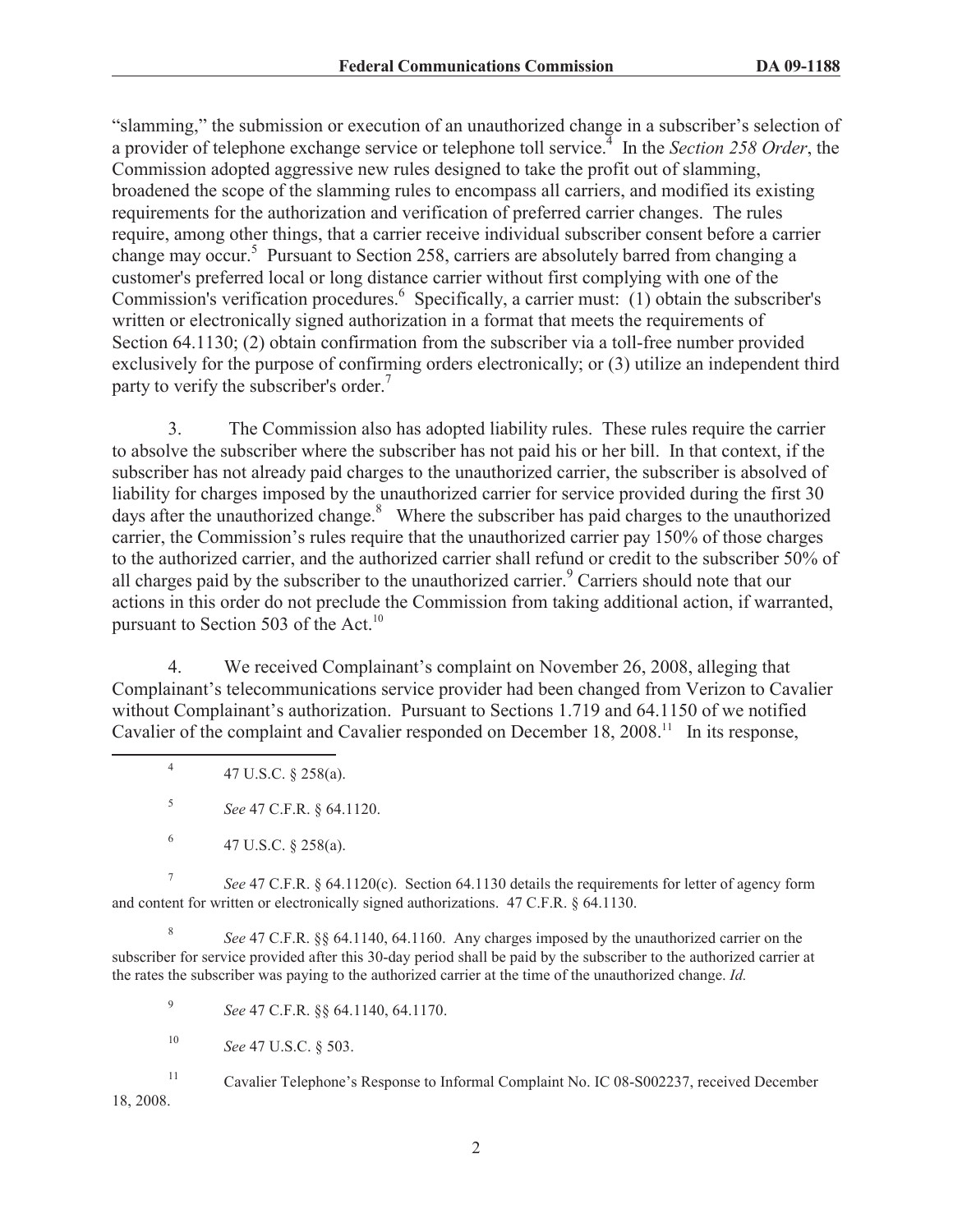Cavalier stated that the submitting carrier which was authorized to make a carrier change, Verizon, neglected to port the line as specified and line ownership remained active with Cavalier. Pursuant to Sections 1.719 and 64.1150 of our rules,<sup>12</sup> we notified Verizon, Complainant's local exchange carrier, of the complaint, and Verizon responded on March 27, 2009.<sup>13</sup> Verizon states that on March 28, 2008, Verizon, per customer request, issued an order to change Complainant's carriers. On April 10, 2008, a Verizon representative canceled the order and on May 8, 2008 per the customer's request another order was issued. We find that Verizon caused an unreasonable delay in the execution of the switch of Complainant's services away from Cavalier<sup>14</sup> and; therefore, we find that Verizon's actions were in violation of our carrier change rules, and we discuss Verizon's liability below.<sup>15</sup>

5. Verizon has secured the removal of all charges incurred for service provided to Complainant by Cavalier after 30 days following the unreasonable delay in accordance with the Commission's liability rules.<sup>16</sup> We have determined that Complainant is entitled to absolution for the charges incurred during the first thirty days after the unreasonable delay occurred and that neither Verizon nor Cavalier may pursue any collection against Complainant for those charges.<sup>17</sup> Moreover, any charges imposed by Verizon on the subscriber for service provided after this 30 day period shall be paid by the subscriber to Cavalier at the rate(s) the subscriber was paying at the time of the alleged unauthorized change. $18$ 

6. Accordingly, IT IS ORDERED that, pursuant to Section 258 of the Communications Act of 1934, as amended, 47 U.S.C. § 258, and Sections 0.141, 0.361 and 1.719 of the Commission's rules, 47 C.F.R. §§ 0.141, 0.361, 1.719, the complaint filed against Verizon IS GRANTED.

 $15$  If Complainant is unsatisfied with the resolution of this complaint, Complainant may file a formal complaint with the Commission pursuant to Section 1.721 of the Commission's rules, 47 C.F.R. § 1.721. Such filing will be deemed to relate back to the filing date of Complainant's informal complaint so long as the formal complaint is filed within 45 days from the date this order is mailed or delivered electronically to Complainant. *See* 47 C.F.R. § 1.719.

<sup>16</sup> As the LEC's unreasonably delay in the execution of the switch caused the unauthorized charges to be billed by the Complainant's prior authorized carrier, it must secure the removal of these charges.

<sup>&</sup>lt;sup>12</sup> 47 C.F.R. § 1.719 (Commission procedure for informal complaints filed pursuant to Section 258 of the Act); 47 C.F.R. § 64.1150 (procedures for resolution of unauthorized changes in preferred carrier).

<sup>13</sup> Verizon's Response to Informal Complaint No. IC 08-S02237, received March 27, 2009.

<sup>14</sup> *See* 47 C.F.R. § 64.1120(a)(2).

<sup>17</sup> *See* 47 C.F.R. § 64.1160(d).

<sup>18</sup> *See* 47 C.F.R. § 64.1160(e).